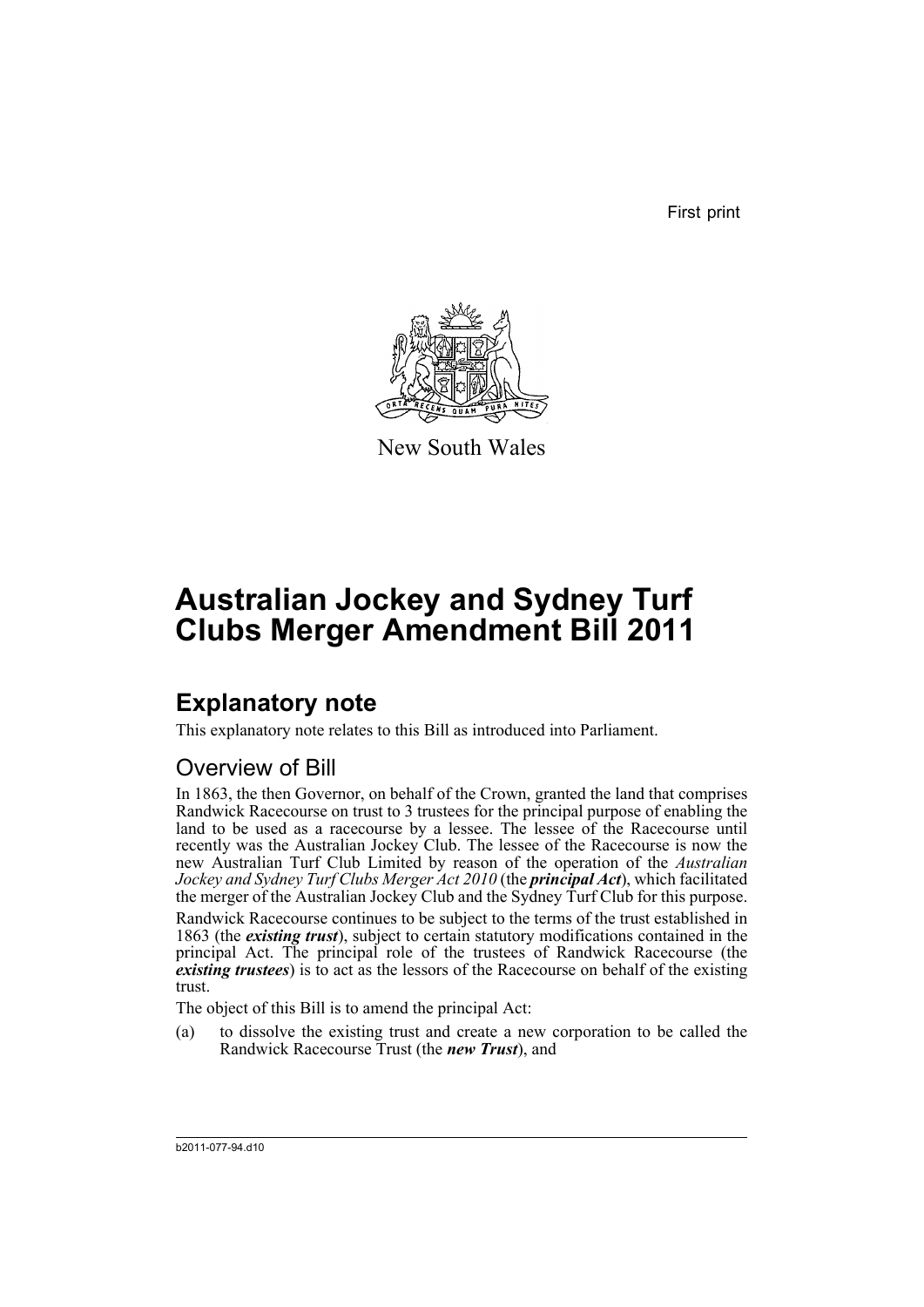Explanatory note

- (b) to provide for the new Trust to have 3 trustees and a modern corporate governance structure, and
- (c) to transfer Randwick Racecourse to the new Trust and enable the Trust to exercise the functions of the lessor of the Racecourse, and
- (d) to require the new Trust to obtain the approval of the Minister before it consents to the use of Randwick Racecourse for any activity that the lessee of the Racecourse would otherwise not be permitted to conduct (or allow another person to conduct) and to provide for the withdrawal of such consents, and
- (e) to make provision for matters of a savings or transitional nature.

## Outline of provisions

**Clause 1** sets out the name (also called the short title) of the proposed Act.

**Clause 2** provides for the commencement of the proposed Act on a day or days to be appointed by proclamation.

#### **Schedule 1 Amendment of Australian Jockey and Sydney Turf Clubs Merger Act 2010 No 93**

**Schedule 1 [6]** provides for the constitution of the new Trust, its functions and the appointment of the trustees of the Trust. **Schedule 1 [1]–[5], [7] and [9]–[11]** make consequential amendments.

**Schedule 1 [8]** requires the new Trust:

- (a) to obtain the approval of the Minister before consenting to the use of Randwick Racecourse for any activity that the lessee of the Racecourse would otherwise not be permitted to conduct (or allow another person to conduct), and
- (b) to obtain the approval of the Minister before withdrawing such a consent, and
- (c) to withdraw such a consent if directed to do so by the Minister.

**Schedule 1 [13]** enables the Governor to make regulations of a savings or transitional nature consequent on the enactment of the proposed Act.

**Schedule 1 [14]** enacts provisions of a savings or transitional nature, including provisions:

- (a) to dissolve the existing trust, and
- (b) to transfer Randwick Racecourse and the other assets, rights and liabilities of the existing trust to the new Trust.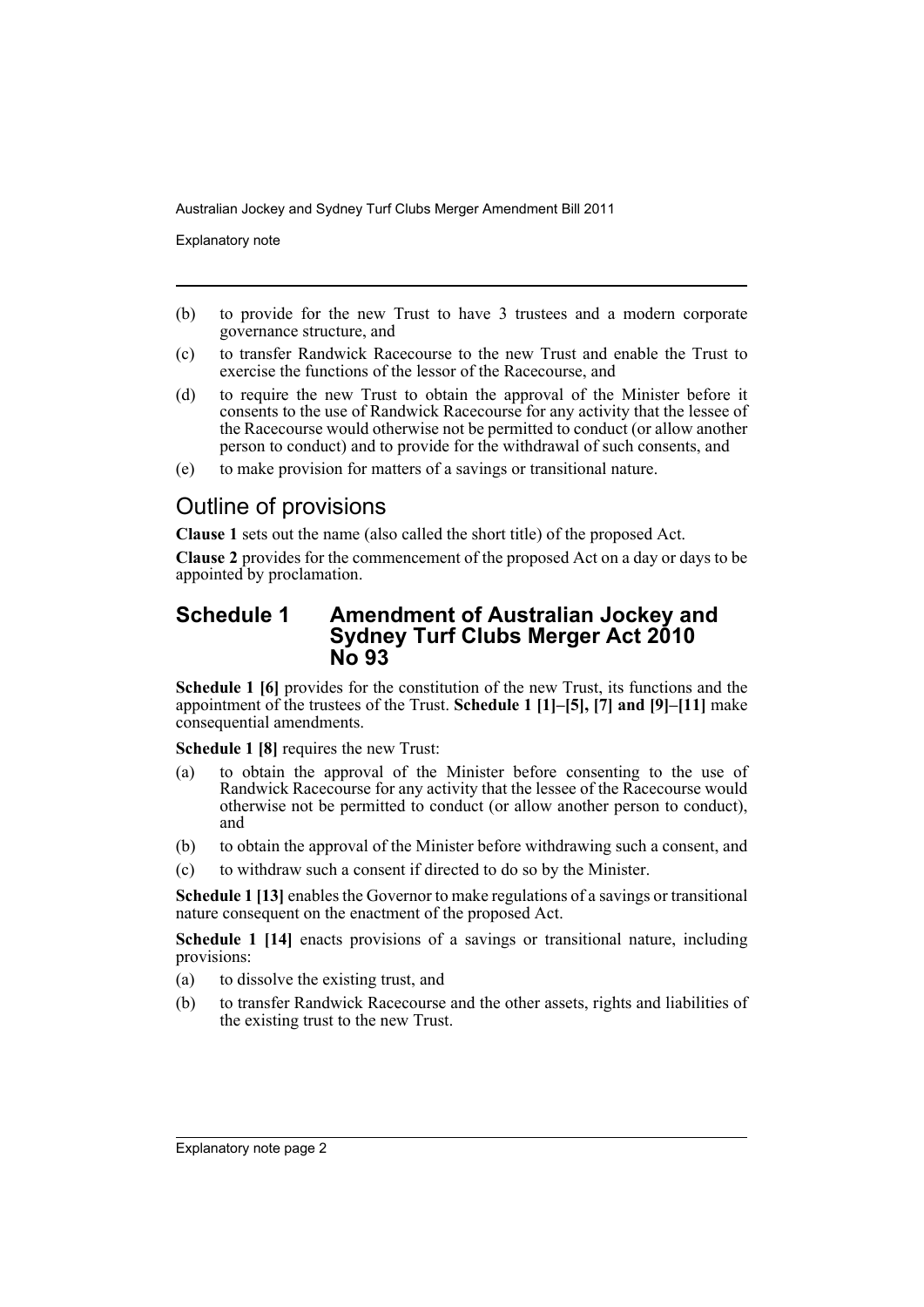Explanatory note

**Schedule 1 [12]** makes an amendment that is consequential on the transfer of the assets, rights and liabilities of the existing trust to the new Trust.

**Schedule 1 [15]** enacts provisions relating to the procedure of the new Trust and provisions relating to the trustees of the new Trust.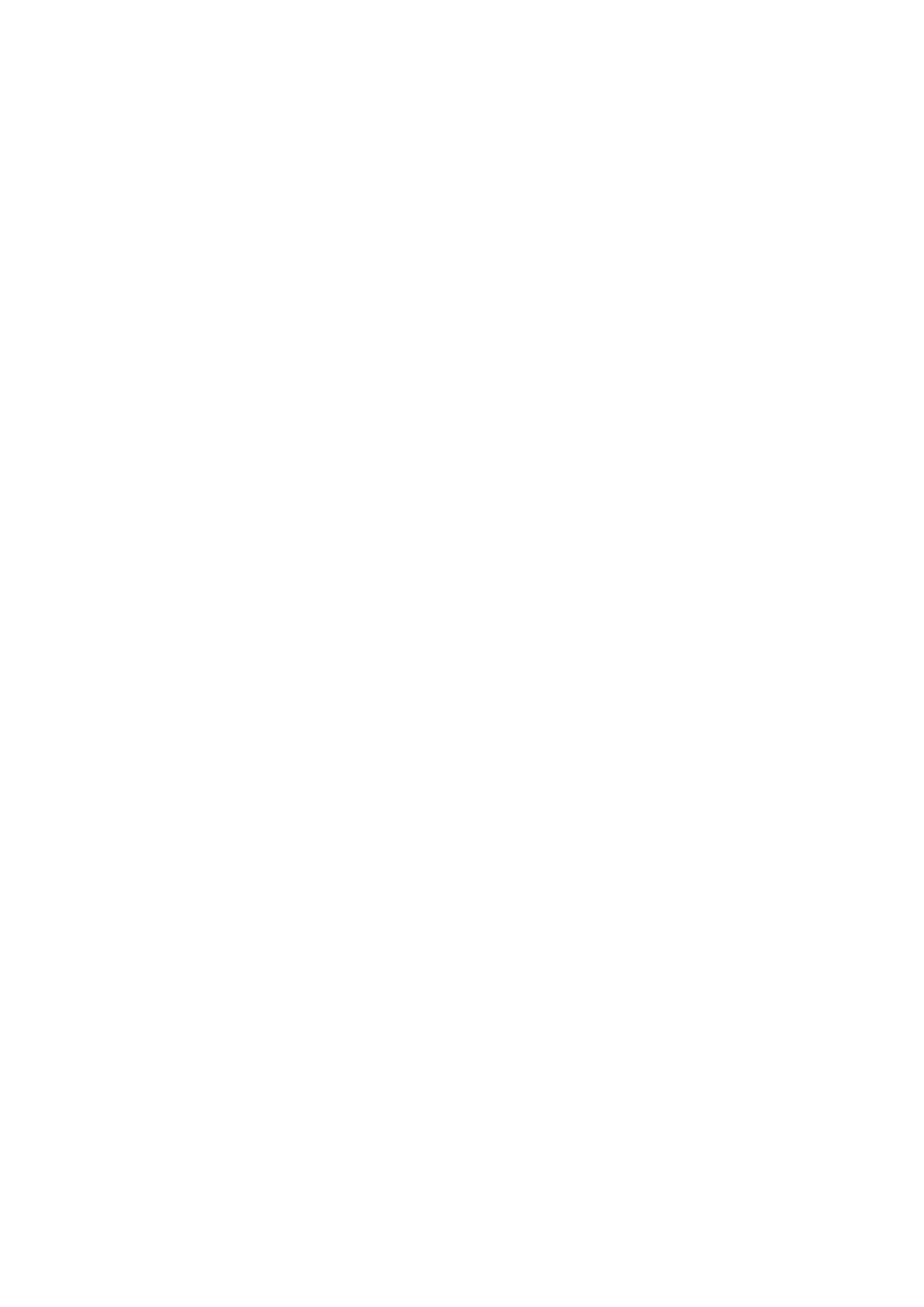First print



New South Wales

# **Australian Jockey and Sydney Turf Clubs Merger Amendment Bill 2011**

## **Contents**

|            |                                                                               | Page |
|------------|-------------------------------------------------------------------------------|------|
|            | Name of Act                                                                   |      |
|            | 2 Commencement                                                                |      |
| Schedule 1 | Amendment of Australian Jockey and Sydney Turf Clubs<br>Merger Act 2010 No 93 |      |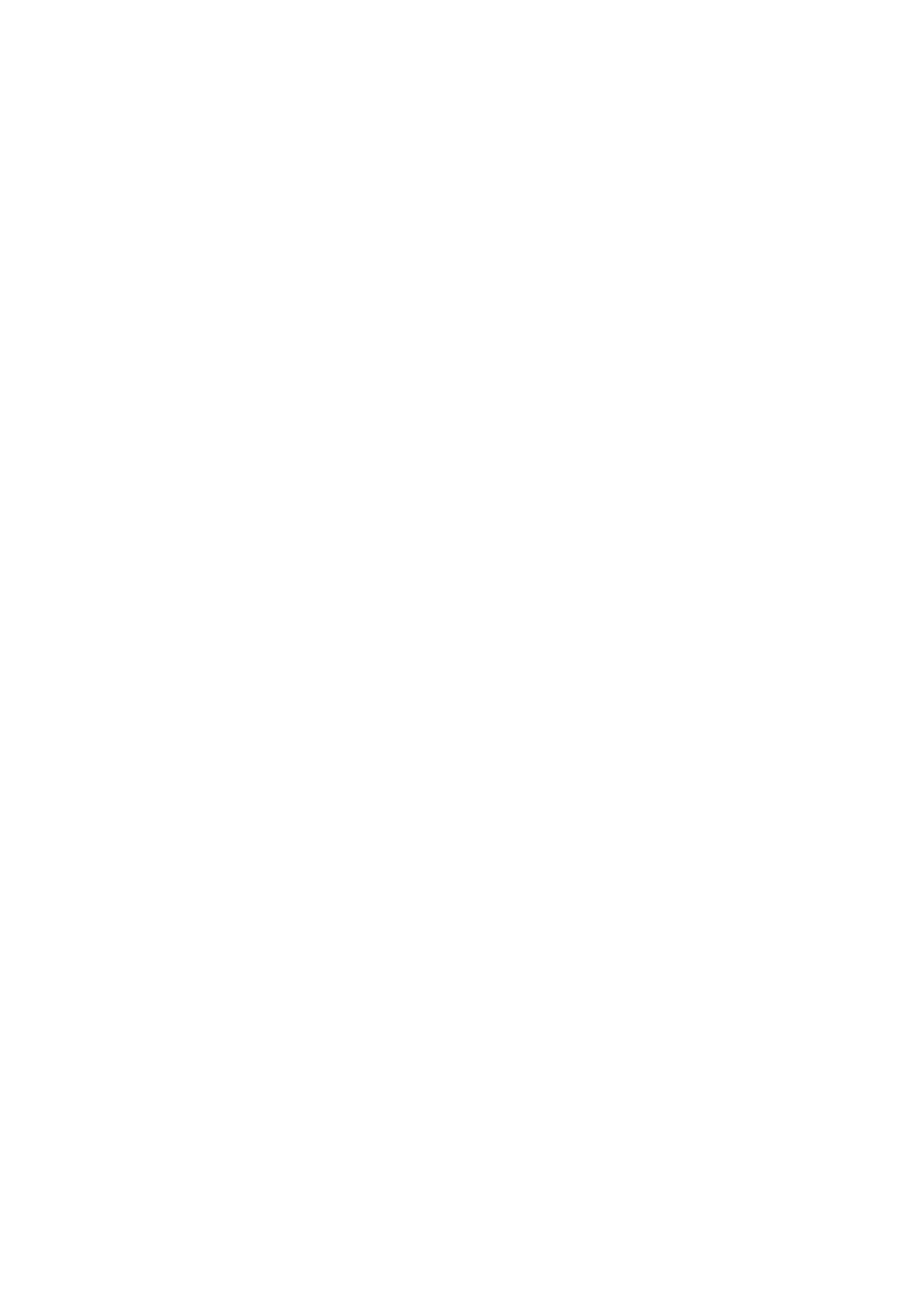

New South Wales

# **Australian Jockey and Sydney Turf Clubs Merger Amendment Bill 2011**

No , 2011

## **A Bill for**

An Act to amend the *Australian Jockey and Sydney Turf Clubs Merger Act 2010* with respect to the constitution and functions of the Randwick Racecourse Trust.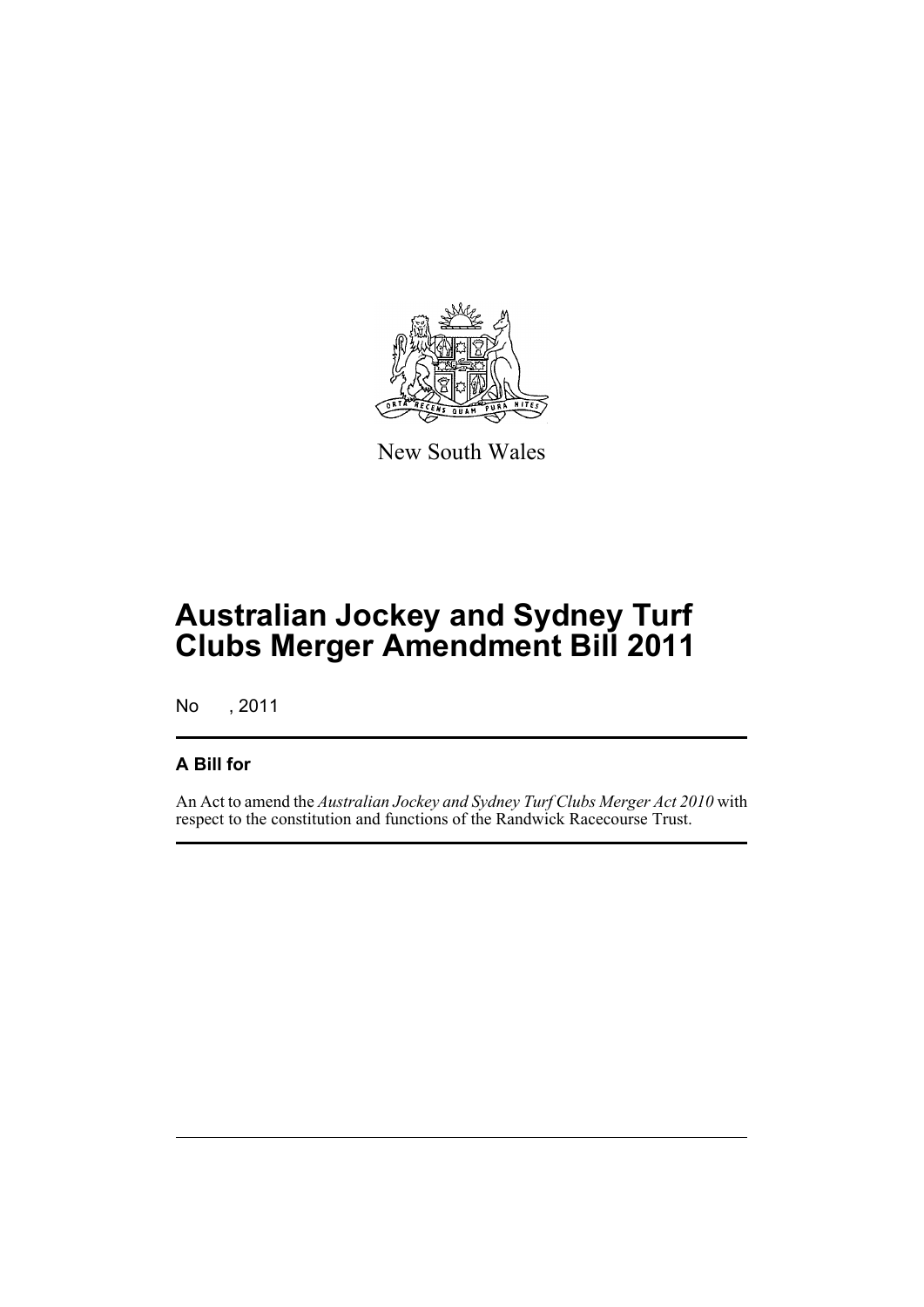<span id="page-7-1"></span><span id="page-7-0"></span>

| The Legislature of New South Wales enacts: |                                                                                       |                     |  |
|--------------------------------------------|---------------------------------------------------------------------------------------|---------------------|--|
| 1                                          | Name of Act                                                                           | $\mathcal{P}$       |  |
|                                            | This Act is the Australian Jockey and Sydney Turf Clubs Merger<br>Amendment Act 2011. | 3<br>$\overline{4}$ |  |
|                                            | Commencement                                                                          | 5                   |  |
|                                            | This Act commences on a day or days to be appointed by proclamation.                  | 6                   |  |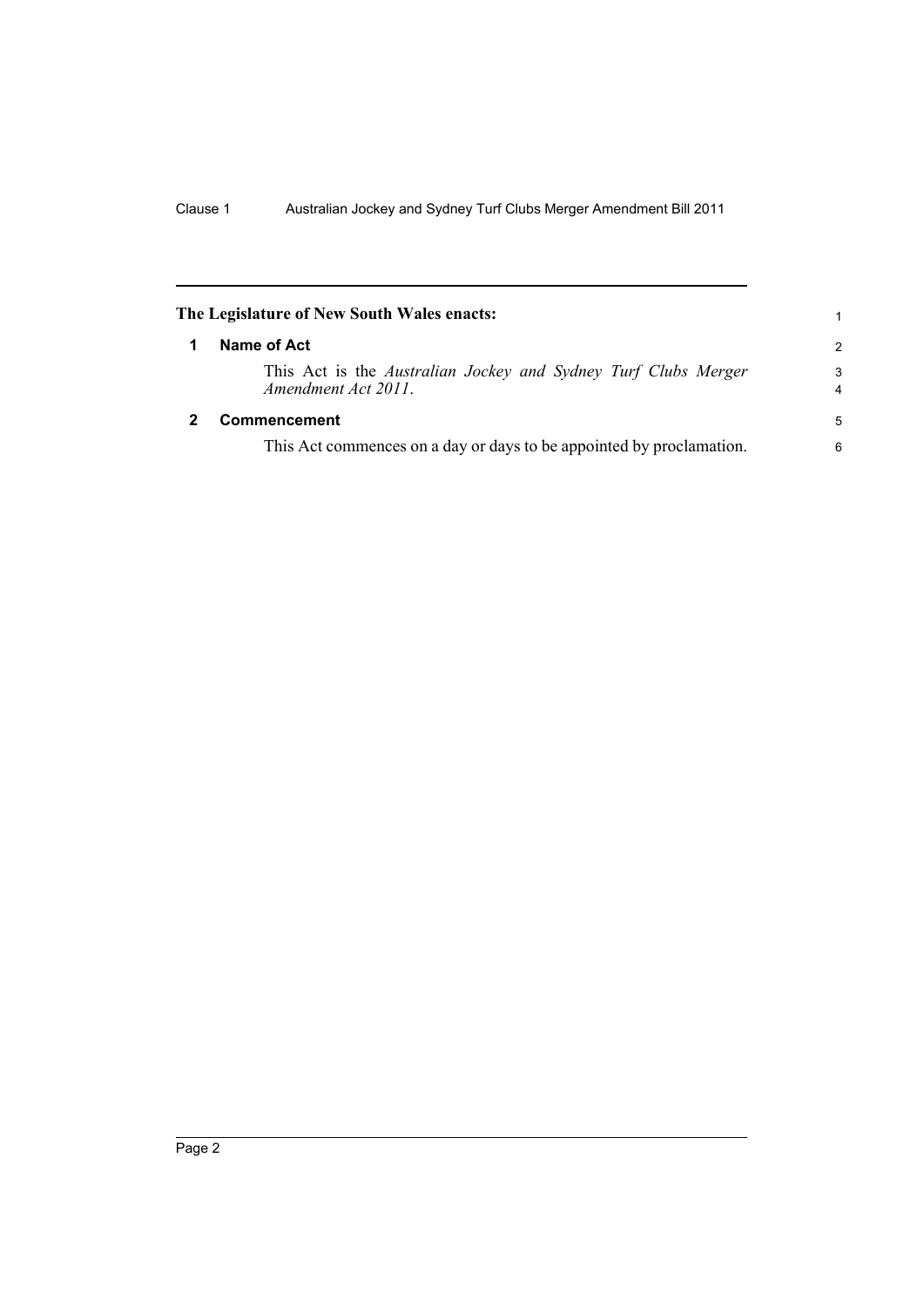Amendment of Australian Jockey and Sydney Turf Clubs Merger Act 2010 No 93 Schedule 1

## <span id="page-8-0"></span>**Schedule 1 Amendment of Australian Jockey and Sydney Turf Clubs Merger Act 2010 No 93**

|     |         |               | NO 93                                                                                                                          | 3              |
|-----|---------|---------------|--------------------------------------------------------------------------------------------------------------------------------|----------------|
| [1] |         |               | <b>Section 4 Interpretation</b>                                                                                                | $\overline{4}$ |
|     |         |               | Omit "the Randwick Racecourse trustees" from paragraph (a) of the definition<br>of Randwick Racecourse lease in section 4 (1). | 5<br>6         |
|     |         |               | Insert instead "the Trust".                                                                                                    | $\overline{7}$ |
| [2] |         |               | Section 4 (1), definition of "Randwick Racecourse trustees"                                                                    | 8              |
|     |         |               | Omit the definition.                                                                                                           | 9              |
| [3] |         | Section 4 (1) |                                                                                                                                | 10             |
|     |         |               | Insert in alphabetical order:                                                                                                  | 11             |
|     |         |               | <b>Trust</b> means the Randwick Racecourse Trust constituted by this                                                           | 12             |
|     |         |               | Act.                                                                                                                           | 13             |
|     |         |               | <b>Trustee</b> means a trustee referred to in section 27B.                                                                     | 14             |
| [4] |         |               | Sections 13 (2) and 34 (1) (a) (i)                                                                                             | 15             |
|     |         |               | Insert "(within the meaning of this Act as originally enacted)" after "trustees"<br>wherever occurring.                        | 16<br>17       |
| [5] |         |               | Section 23 Sale or disposal of racing infrastructure of racecourses<br>prohibited during 10-year moratorium period             | 18<br>19       |
|     |         |               | Omit "the Randwick Racecourse trustees" from the note to section 23 (1).                                                       | 20             |
|     |         |               | Insert instead "the Trust".                                                                                                    | 21             |
| [6] | Part 2A |               |                                                                                                                                | 22             |
|     |         |               | Insert after Part 2:                                                                                                           | 23             |
|     |         |               | <b>Part 2A Randwick Racecourse Trust</b>                                                                                       | 24             |
|     |         |               |                                                                                                                                |                |
|     | 27A     |               | <b>Constitution of the Trust</b>                                                                                               | 25             |
|     |         | (1)           | There is constituted by this Act a corporation under the corporate<br>name of the Randwick Racecourse Trust.                   | 26<br>27       |
|     |         | (2)           | The Trust:                                                                                                                     | 28             |
|     |         |               | has and may exercise the functions conferred or imposed<br>(a)<br>on it by or under this or any other Act, and                 | 29<br>30       |
|     |         |               |                                                                                                                                |                |

1 2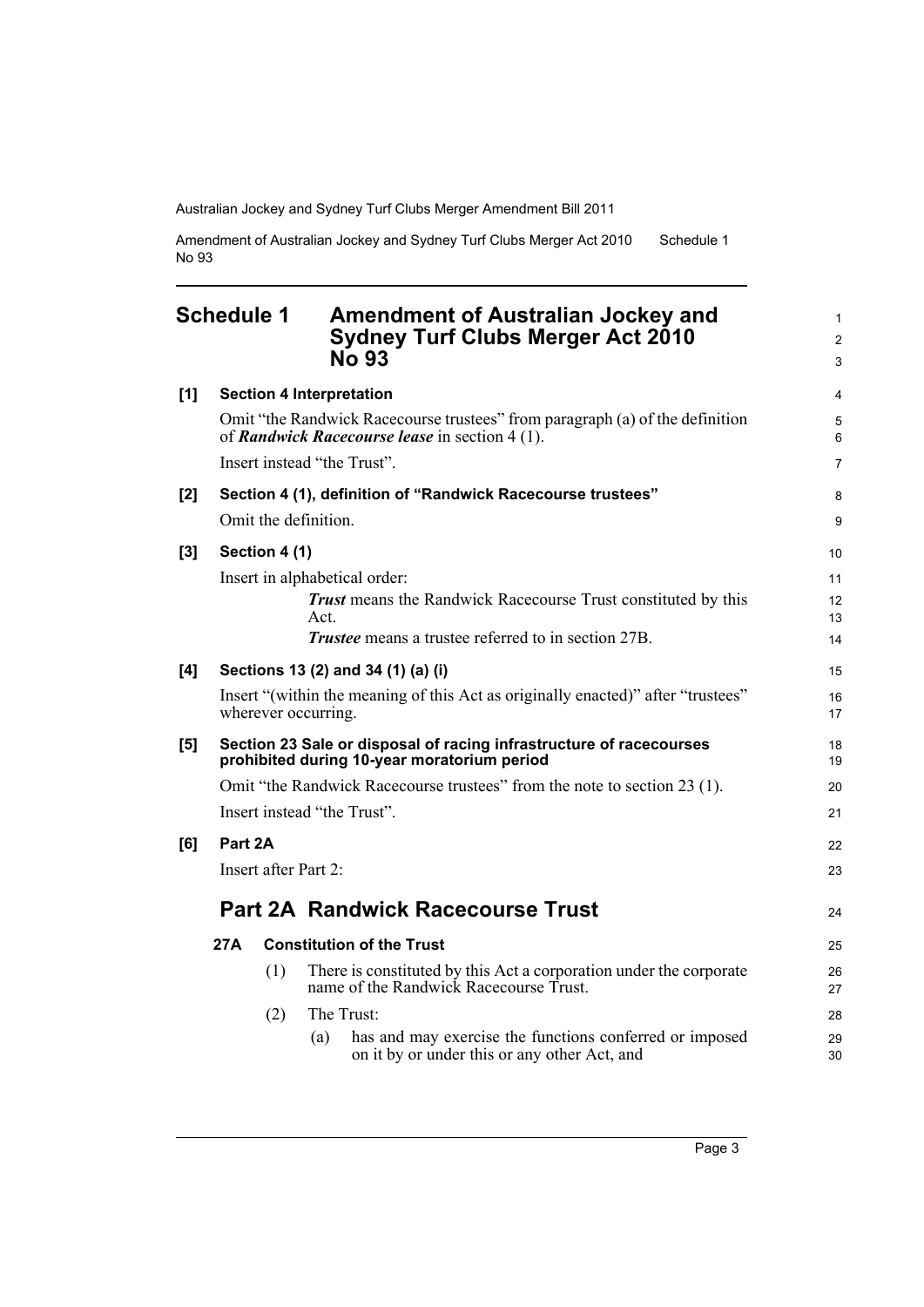Schedule 1 Amendment of Australian Jockey and Sydney Turf Clubs Merger Act 2010 No 93

|     |     | is, for the purposes of any Act, a NSW Government<br>(b)<br>agency.                                                                                                                                                                                                                                                                               | $\mathbf{1}$<br>2          |
|-----|-----|---------------------------------------------------------------------------------------------------------------------------------------------------------------------------------------------------------------------------------------------------------------------------------------------------------------------------------------------------|----------------------------|
|     | (3) | For the purpose of assisting the Trust in exercising its functions,<br>the Trust may, with the approval of the Minister, make use of the<br>services of any officers or employees of the merged racing club.                                                                                                                                      | 3<br>4<br>5                |
|     | (4) | Schedule 3 contains provisions with respect to the procedure of<br>the Trust.                                                                                                                                                                                                                                                                     | 6<br>$\overline{7}$        |
| 27B |     | <b>Appointment of Trustees</b>                                                                                                                                                                                                                                                                                                                    | 8                          |
|     | (1) | The Trust consists of 3 trustees appointed by the Minister.                                                                                                                                                                                                                                                                                       | 9                          |
|     | (2) | Schedule 4 contains provisions relating to the Trustees.                                                                                                                                                                                                                                                                                          | 10                         |
| 27C |     | <b>Principal function of Trust</b>                                                                                                                                                                                                                                                                                                                | 11                         |
|     |     | The principal function of the Trust is to exercise the functions<br>that are conferred or imposed on it by or under this Act or the<br>Randwick Racecourse lease as the lessor of the Racecourse.                                                                                                                                                 | 12<br>13<br>14             |
| 27D |     | Sale, mortgage or disposal of Randwick Racecourse generally<br>prohibited                                                                                                                                                                                                                                                                         | 15<br>16                   |
|     | (1) | The Trust may not, without the consent of the Minister, sell,<br>mortgage or otherwise dispose of any of the land or buildings that<br>form part of Randwick Racecourse.                                                                                                                                                                          | 17<br>18<br>19             |
|     | (2) | The Minister may grant consent under subsection (1) to the sale,<br>mortgage or other disposal of land or a building only if the<br>Minister is satisfied that the sale, mortgage or disposal of the land<br>or building will neither:                                                                                                            | 20<br>21<br>22<br>23       |
|     |     | (a)<br>affect, to any significant degree, the continued use of<br>Randwick Racecourse for the purpose of a public<br>racecourse and associated activities, nor                                                                                                                                                                                    | 24<br>25<br>26             |
|     |     | constitute a breach of the Randwick Racecourse lease by<br>(b)<br>the Trust.                                                                                                                                                                                                                                                                      | 27<br>28                   |
|     | (3) | Nothing in this section prevents or otherwise limits the Trust<br>from granting any lease under section 33.                                                                                                                                                                                                                                       | 29<br>30                   |
| 27E |     | <b>Liability of Trust and Trustees</b>                                                                                                                                                                                                                                                                                                            | 31                         |
|     |     | No matter or thing done or omitted to be done by the Trust, any<br>Trustee or any person acting under the direction of the Trust, if<br>the matter or thing was done or omitted to be done in good faith<br>for the purposes of executing this or any other Act, subjects a<br>Trustee or a person so acting personally to any action, liability, | 32<br>33<br>34<br>35<br>36 |

37

 $\overline{\phantom{0}}$ 

claim or demand.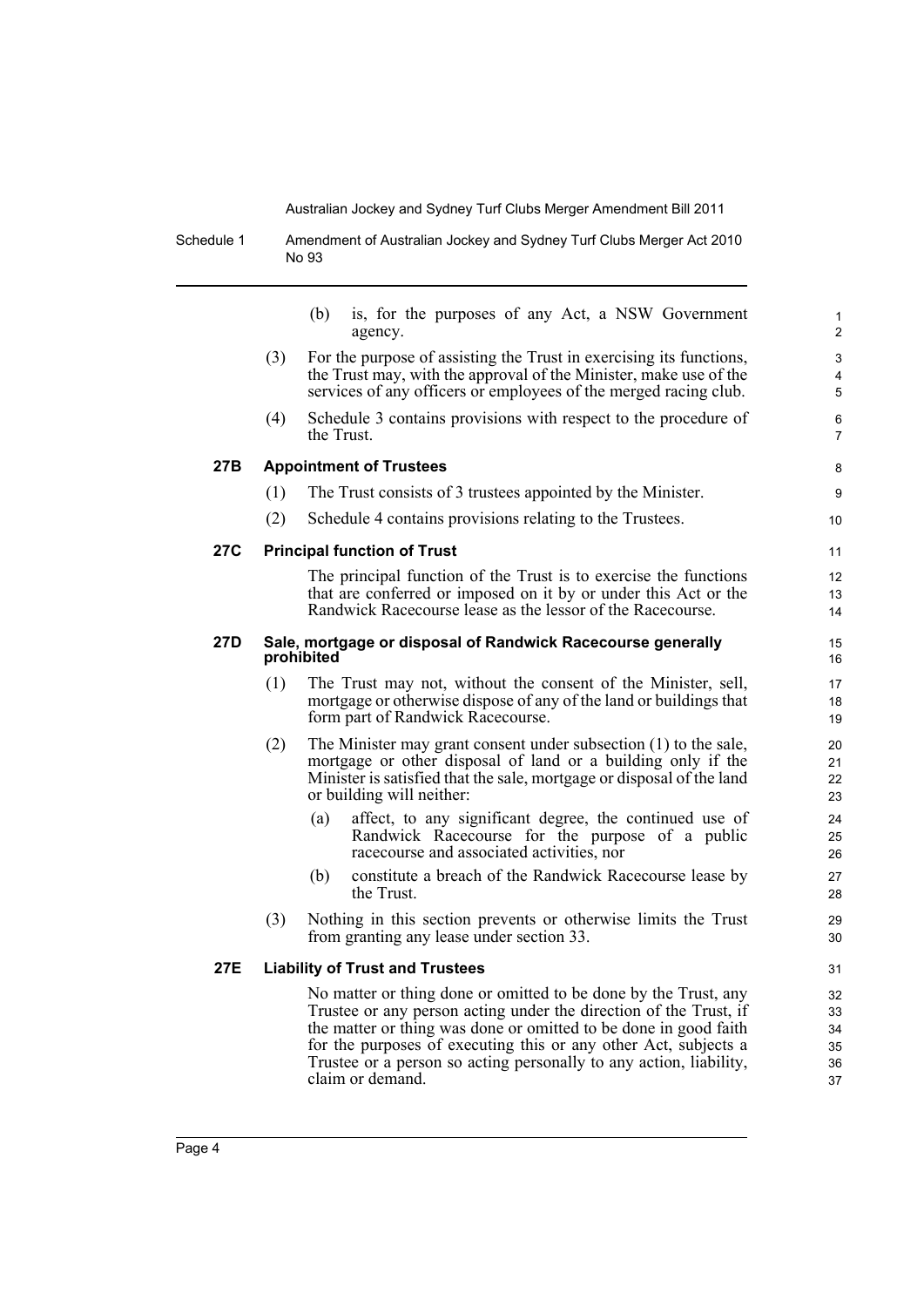Amendment of Australian Jockey and Sydney Turf Clubs Merger Act 2010 No 93 Schedule 1

|        | 27F               | <b>Delegation by the Trust</b>                                                                                                                                                                                            | $\mathbf{1}$          |
|--------|-------------------|---------------------------------------------------------------------------------------------------------------------------------------------------------------------------------------------------------------------------|-----------------------|
|        |                   | The Trust may delegate any of its functions (other than this power<br>of delegation) to a Trustee or any staff member of the Trust.                                                                                       | $\boldsymbol{2}$<br>3 |
| [7]    |                   | Section 30 Use of Randwick Racecourse for additional activities                                                                                                                                                           | $\overline{4}$        |
|        | section $30(1)$ . | Omit "the Randwick Racecourse trustees" and "the trustees think" from                                                                                                                                                     | 5<br>6                |
|        |                   | Insert instead "the Trust" and "the Trust considers", respectively.                                                                                                                                                       | $\overline{7}$        |
| [8]    |                   | Section 30 (1A)-(1D)                                                                                                                                                                                                      | 8                     |
|        |                   | Insert after section $30(1)$ :                                                                                                                                                                                            | 9                     |
|        | (1A)              | The Trust may not give consent under this section unless the<br>Minister approves of the giving of that consent.                                                                                                          | 10<br>11              |
|        | (1B)              | The Trust may, with the approval of the Minister, withdraw:                                                                                                                                                               | 12                    |
|        |                   | any consent given under this section (whether before or<br>(a)<br>after the commencement of this subsection), or                                                                                                          | 13<br>14              |
|        |                   | any consent previously given under section 7 of the<br>(b)<br>Australian Jockey Club Act 2008 that has not been<br>withdrawn.                                                                                             | 15<br>16<br>17        |
|        | (1C)              | The Trust must withdraw a consent referred to in subsection (1B)<br>if directed to do so by the Minister.                                                                                                                 | 18<br>19              |
|        | (1D)              | Section 43 is taken to apply in relation to the withdrawal of a<br>consent as if the reference in that section to the operation of this<br>Act included a reference to the withdrawal of a consent under this<br>section. | 20<br>21<br>22<br>23  |
| [9]    |                   | <b>Section 32 Appointment of trustees</b>                                                                                                                                                                                 | 24                    |
|        | Omit the section. |                                                                                                                                                                                                                           | 25                    |
| $[10]$ |                   | Section 33 Further lease of Randwick Racecourse                                                                                                                                                                           | 26                    |
|        |                   | Omit "the Randwick Racecourse trustees" and "they see" wherever occurring<br>in section 33 $(1)$ and $(6)$ .                                                                                                              | 27<br>28              |
|        |                   | Insert instead "the Trust" and "it considers", respectively.                                                                                                                                                              | 29                    |
| [11]   | Racecourse        | Section 34 Authorisation of matters relating to leases over Randwick                                                                                                                                                      | 30<br>31              |
|        |                   | Omit "the Randwick Racecourse trustees" from section 34 (1) (a) (ii).                                                                                                                                                     | 32                    |
|        |                   | Insert instead "the Trust".                                                                                                                                                                                               | 33                    |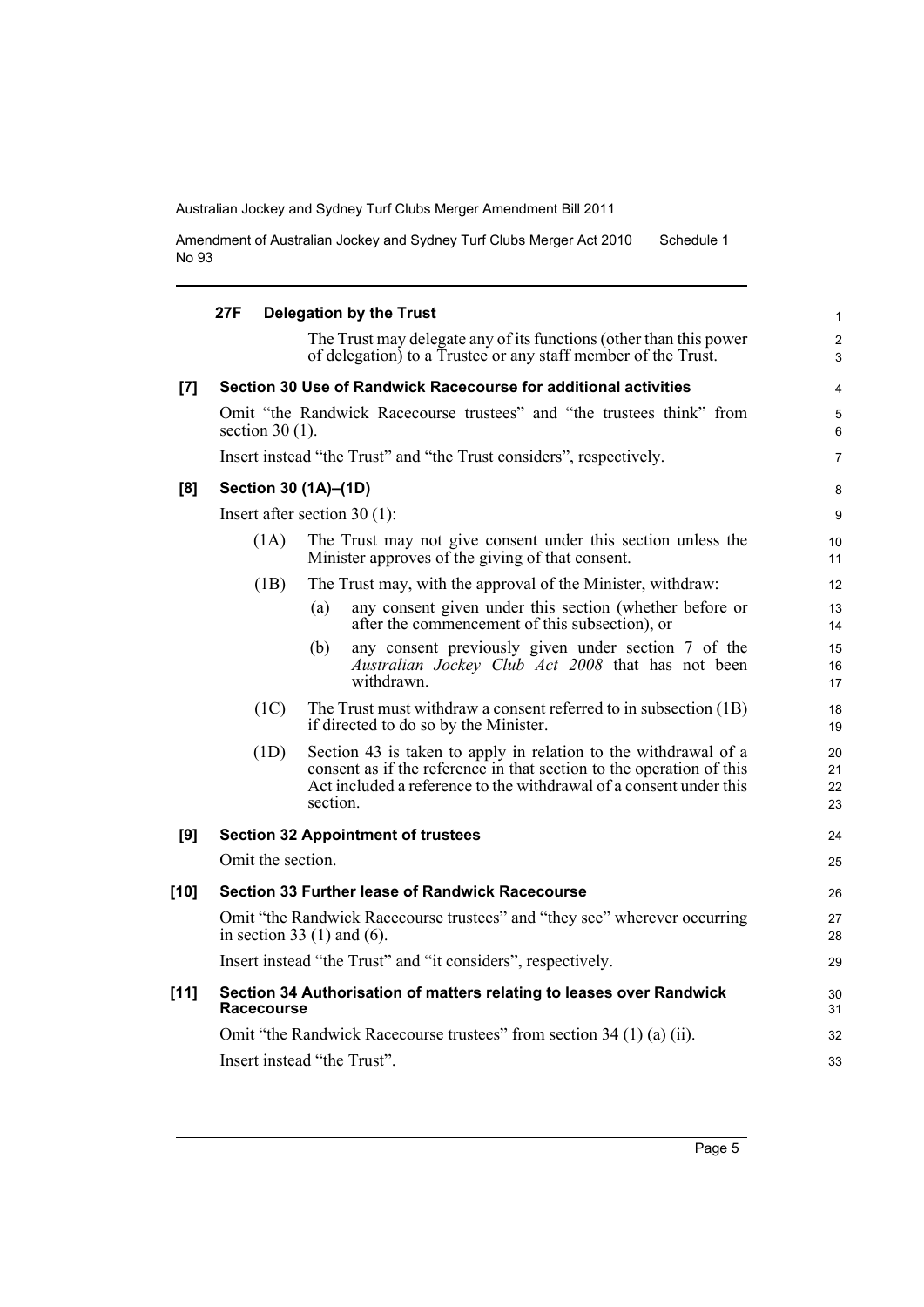Schedule 1 Amendment of Australian Jockey and Sydney Turf Clubs Merger Act 2010 No 93

| $[12]$ |                      | <b>Section 45 Exemption from State tax</b>                                                                                          | $\mathbf{1}$ |
|--------|----------------------|-------------------------------------------------------------------------------------------------------------------------------------|--------------|
|        |                      | Insert after paragraph (a) of the definition of <i>exempt matter</i> in section $45(1)$ :                                           | 2            |
|        |                      | the transfer of assets, rights or liabilities by operation of<br>(a1)                                                               | 3            |
|        |                      | clause 5 of Schedule 2 (including, without limitation, any                                                                          | 4            |
|        |                      | instrument executed only for a purpose ancillary to or<br>consequential on the operation of that clause),                           | 5<br>6       |
|        |                      |                                                                                                                                     |              |
| $[13]$ |                      | Schedule 2 Savings, transitional and other provisions                                                                               | 7            |
|        |                      | Insert at the end of clause $1(1)$ :                                                                                                | 8            |
|        |                      | Australian Jockey and Sydney Turf Clubs Merger Amendment<br><i>Act</i> 2011                                                         | 9<br>10      |
| $[14]$ | Schedule 2, Part 3   |                                                                                                                                     | 11           |
|        | Insert after Part 2: |                                                                                                                                     | 12           |
|        | Part 3               | Provisions consequent on enactment of                                                                                               | 13           |
|        |                      | <b>Australian Jockey and Sydney Turf Clubs</b>                                                                                      | 14           |
|        |                      | <b>Merger Amendment Act 2011</b>                                                                                                    | 15           |
|        |                      |                                                                                                                                     |              |
|        | 4                    | <b>Definitions</b>                                                                                                                  | 16           |
|        |                      | In this Part:                                                                                                                       | 17           |
|        |                      | <b>amending Act</b> means the Australian Jockey and Sydney Turf<br>Clubs Merger Amendment Act 2011.                                 | 18<br>19     |
|        |                      | <i>dissolution day</i> means the day on which section 32 is repealed by<br>the amending Act.                                        | 20<br>21     |
|        |                      | <i>existing trust</i> means the trust referred to in the preamble to the<br>repealed Australian Jockey Club Act 1873.               | 22<br>23     |
|        |                      | <i>existing trustee</i> means a person holding office as a trustee of the<br>existing trust immediately before the dissolution day. | 24<br>25     |
|        |                      | <i>trust assets</i> means:                                                                                                          | 26           |
|        |                      | all of the assets vested (whether absolutely<br>(a)<br><sub>or</sub>                                                                | 27           |
|        |                      | contingently) in, or otherwise held by, the existing trustees                                                                       | 28           |
|        |                      | on behalf of the existing trust immediately before the<br>dissolution day, and                                                      | 29<br>30     |
|        |                      | all of the assets purportedly vested (whether absolutely or<br>(b)                                                                  | 31           |
|        |                      | contingently), or otherwise held, in the name of the                                                                                | 32           |
|        |                      | existing trust instead of the existing trustees immediately                                                                         | 33           |
|        |                      | before the dissolution day,                                                                                                         | 34           |
|        |                      | and includes (without limitation) Randwick Racecourse.                                                                              | 35           |
|        |                      |                                                                                                                                     |              |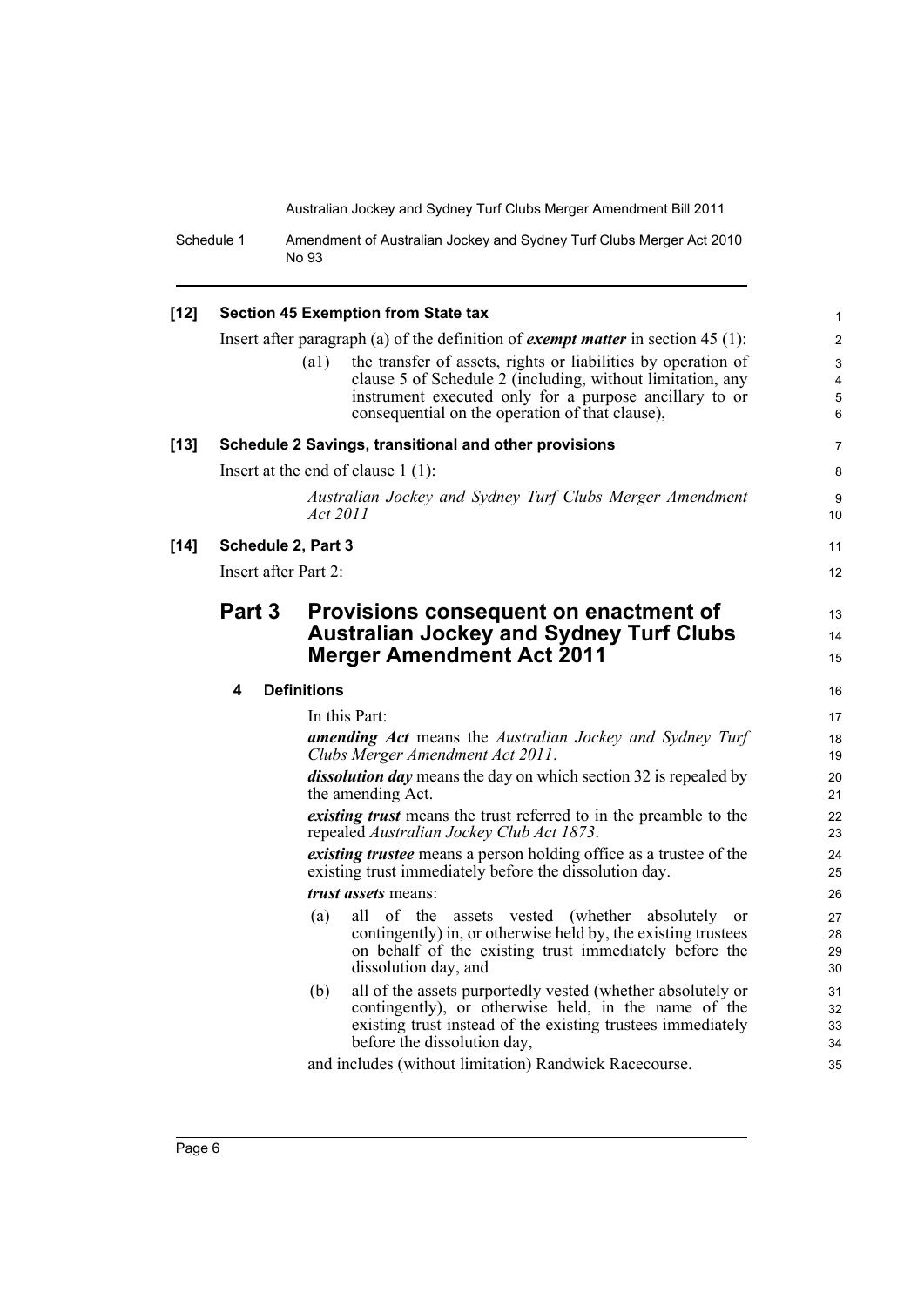Amendment of Australian Jockey and Sydney Turf Clubs Merger Act 2010 No 93 Schedule 1

> *trust liabilities* means all of the liabilities of the existing trust (including liabilities enforceable against an existing trustee in his or her capacity as such) immediately before the dissolution day. *trust rights* means the rights of the existing trust (including any right enforceable by an existing trustee in his or her capacity as such) immediately before the dissolution day.

#### **5 Dissolution of existing trust**

(1) On the dissolution day:

- (a) the existing trust is dissolved, and
- (b) each existing trustee ceases to hold office as such (but is eligible, if otherwise qualified, to be appointed as a Trustee).
- (2) On and from the dissolution day, the following provisions have effect in relation to the trust assets, rights and liabilities:
	- (a) the trust assets vest in the Trust by virtue of this clause:
		- (i) without the need for any further conveyance, transfer, assignment or assurance, and
		- (ii) free of any equitable estates, interests, rights or obligations that attached to the assets immediately before the dissolution day by reason of the existing trust,
	- (b) the trust rights and trust liabilities become by virtue of this clause the rights and liabilities of the Trust,
	- (c) all proceedings relating to the trust assets, rights or liabilities commenced before the dissolution day by or against the existing trustees or any predecessors of the existing trustees and pending immediately before the dissolution day are taken to be proceedings pending by or against the Trust,
	- (d) any act, matter or thing done or omitted to be done in relation to the trust assets, rights or liabilities before the dissolution day by, to or in respect of the existing trust is (to the extent to which that act, matter or thing has any force or effect) taken to have been done or omitted by, to or in respect of the Trust,
	- (e) the Trust has all the entitlements and obligations of the existing trust and existing trustees in relation to the trust assets, rights and liabilities that the existing trust or existing trustees would have had but for the dissolution of the existing trust, whether or not those entitlements and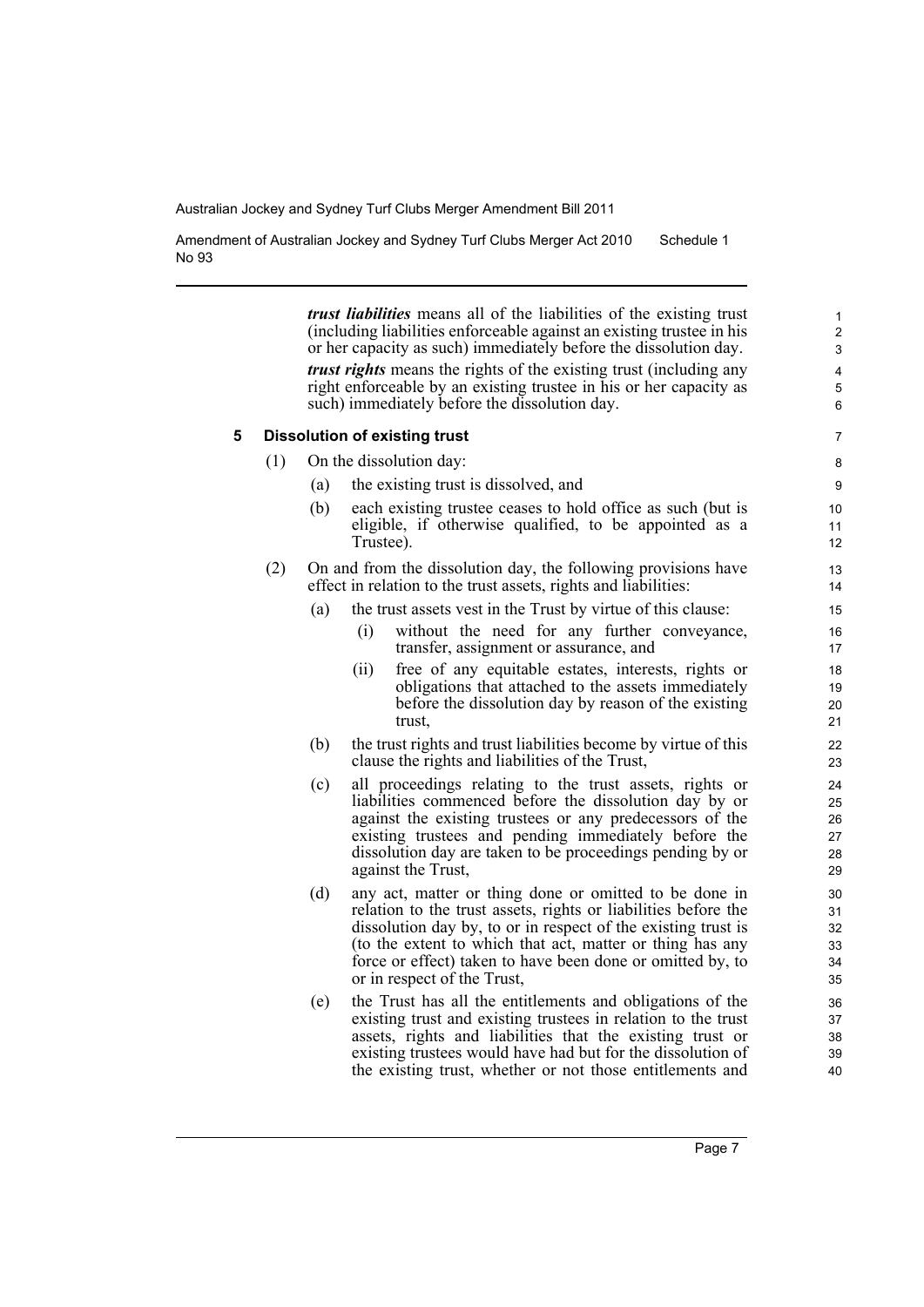Schedule 1 Amendment of Australian Jockey and Sydney Turf Clubs Merger Act 2010 No 93

obligations were actual or potential at the time the dissolution took effect. (3) No attornment to the Trust by a lessee from the existing trust or trustees is required. (4) Subject to the regulations, a reference in any other Act or instrument made under any other Act or in any instrument of any kind to the existing trust or the existing trustees is to be read on and from the dissolution day as being a reference to the Trust. (5) Without limiting section 43, no compensation is payable to any person or body in connection with the transfer of any asset, right or liability, or the loss of any office, by operation of this clause. **Note.** Section 43 provides for the effect of this Act on contracts, instruments and other related matters. In particular, section 43 provides that the operation of this Act is not to be regarded as a breach of trust or otherwise as a civil wrong. **[15] Schedules 3 and 4** Insert after Schedule 2: **Schedule 3 Provisions relating to the procedure of the Trust 1 General procedure** The procedure for the calling of meetings of the Trust and for the conduct of business at those meetings is, subject to this Act and the regulations, to be as determined by the Trust. **2 Quorum** The quorum for a meeting of the Trust is all of the Trustees for the time being. **3 Presiding Trustee** (1) The Chairperson of the Trust (or, in the absence of the Chairperson, another Trustee elected to chair the meeting by the Trustees present) is to preside at a meeting of the Trust. (2) The presiding Trustee has a deliberative vote and, in the event of an equality of votes, has a second or casting vote. **4 Voting** A decision supported by a majority of the votes cast at a meeting of the Trust at which a quorum is present is the decision of the Trust. 10 11 12 13 14 15 16 17 18 19 20 21 22 23 24 25 26 27 28 29 30 31 32 33 34 35 36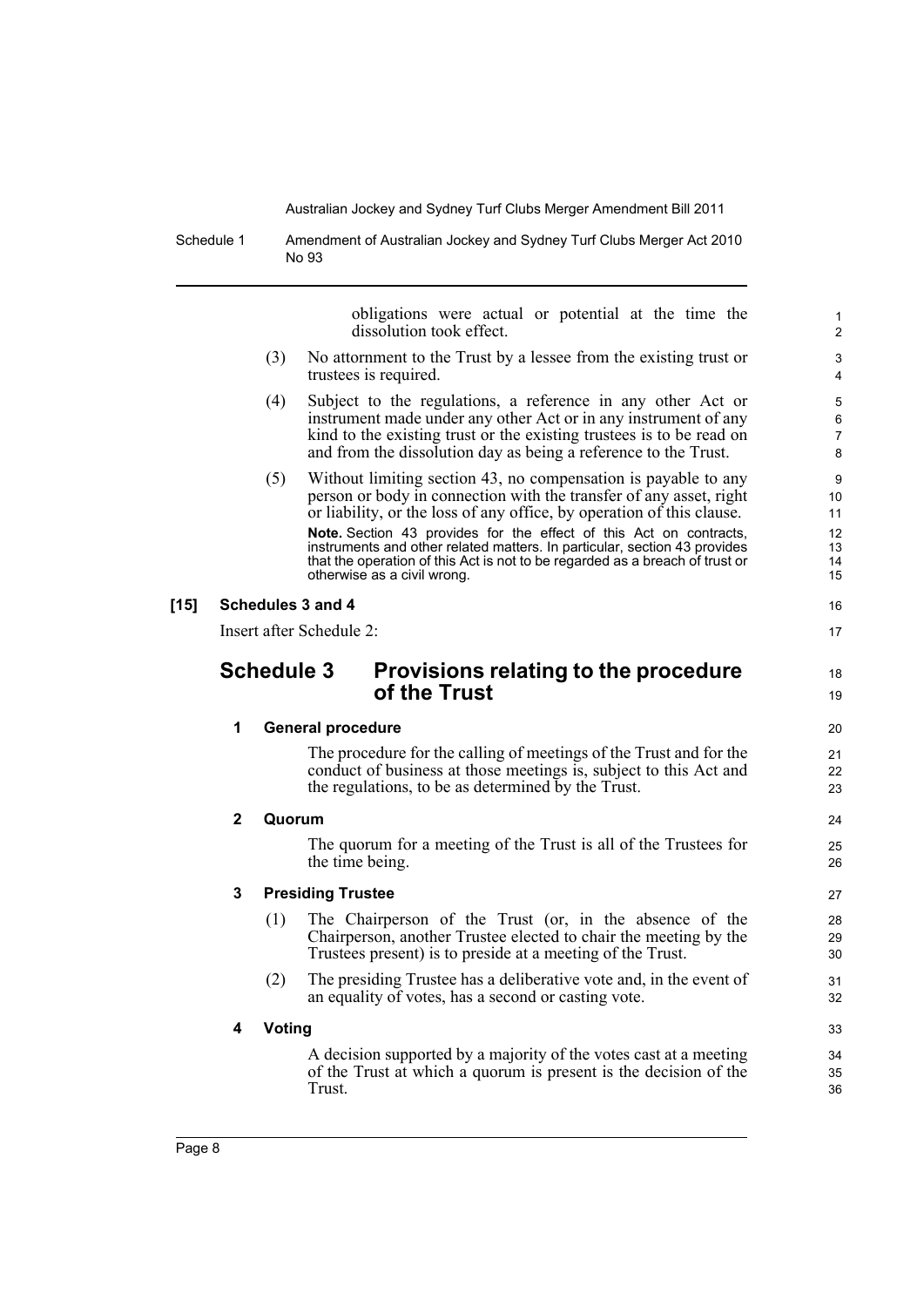Amendment of Australian Jockey and Sydney Turf Clubs Merger Act 2010 No 93 Schedule 1

| 5 | Transaction of business outside meetings or by telephone |                                                                                                                                                                                                                                                                                                          |                                            |  |  |
|---|----------------------------------------------------------|----------------------------------------------------------------------------------------------------------------------------------------------------------------------------------------------------------------------------------------------------------------------------------------------------------|--------------------------------------------|--|--|
|   | (1)                                                      | The Trust may, if it considers fit, transact any of its business by<br>the circulation of papers among all the Trustees for the time<br>being, and a resolution in writing approved in writing by a<br>majority of those Trustees is taken to be a decision of the Trust.                                | $\overline{2}$<br>3<br>$\overline{4}$<br>5 |  |  |
|   | (2)                                                      | The Trust may, if it considers fit, transact any of its business at a<br>meeting at which Trustees (or some Trustees) participate by<br>telephone, closed-circuit television or other means, but only if<br>any Trustee who speaks on a matter before the meeting can be<br>heard by the other Trustees. | 6<br>$\overline{7}$<br>8<br>9<br>10        |  |  |
|   | (3)                                                      | For the purposes of:                                                                                                                                                                                                                                                                                     | 11                                         |  |  |
|   |                                                          | the approval of a resolution under subclause $(1)$ , or<br>(a)                                                                                                                                                                                                                                           | 12                                         |  |  |
|   |                                                          | (b)<br>a meeting held in accordance with subclause (2),                                                                                                                                                                                                                                                  | 13                                         |  |  |
|   |                                                          | the Chairperson and each Trustee have the same voting rights as<br>they have at an ordinary meeting of the Trust.                                                                                                                                                                                        | 14<br>15                                   |  |  |
|   | (4)                                                      | A resolution approved under subclause (1) is, subject to the<br>regulations, to be recorded in the minutes of the meetings of the<br>Trust.                                                                                                                                                              | 16<br>17<br>18                             |  |  |
|   | (5)                                                      | Papers may be circulated among the Trustees for the purposes of<br>subclause (1) by facsimile or other transmission of the<br>information in the papers concerned.                                                                                                                                       | 19<br>20<br>21                             |  |  |
| 6 | <b>Minutes</b>                                           |                                                                                                                                                                                                                                                                                                          |                                            |  |  |
|   |                                                          | The Trust must cause full and accurate minutes to be kept of the<br>proceedings of each meeting of the Trust.                                                                                                                                                                                            | 23<br>24                                   |  |  |
| 7 | <b>First meeting</b>                                     |                                                                                                                                                                                                                                                                                                          |                                            |  |  |
|   |                                                          | The Minister may call the first meeting of the Trust in such<br>manner as the Minister considers fit.                                                                                                                                                                                                    | 26<br>27                                   |  |  |
|   | <b>Schedule 4</b>                                        | <b>Provisions relating to the Trustees</b>                                                                                                                                                                                                                                                               | 28                                         |  |  |
| 1 | <b>Chairperson of the Trust</b>                          |                                                                                                                                                                                                                                                                                                          |                                            |  |  |
|   | (1)                                                      | One of the Trustees is to be appointed as Chairperson of the Trust<br>by the relevant instrument of appointment as a Trustee or by<br>another instrument executed by the Minister.                                                                                                                       | 30<br>31<br>32                             |  |  |
|   | (2)                                                      | The Chairperson vacates office as Chairperson if he or she:                                                                                                                                                                                                                                              | 33                                         |  |  |
|   |                                                          | is removed from that office by the Minister under<br>(a)<br>subclause $(3)$ , or                                                                                                                                                                                                                         | 34<br>35                                   |  |  |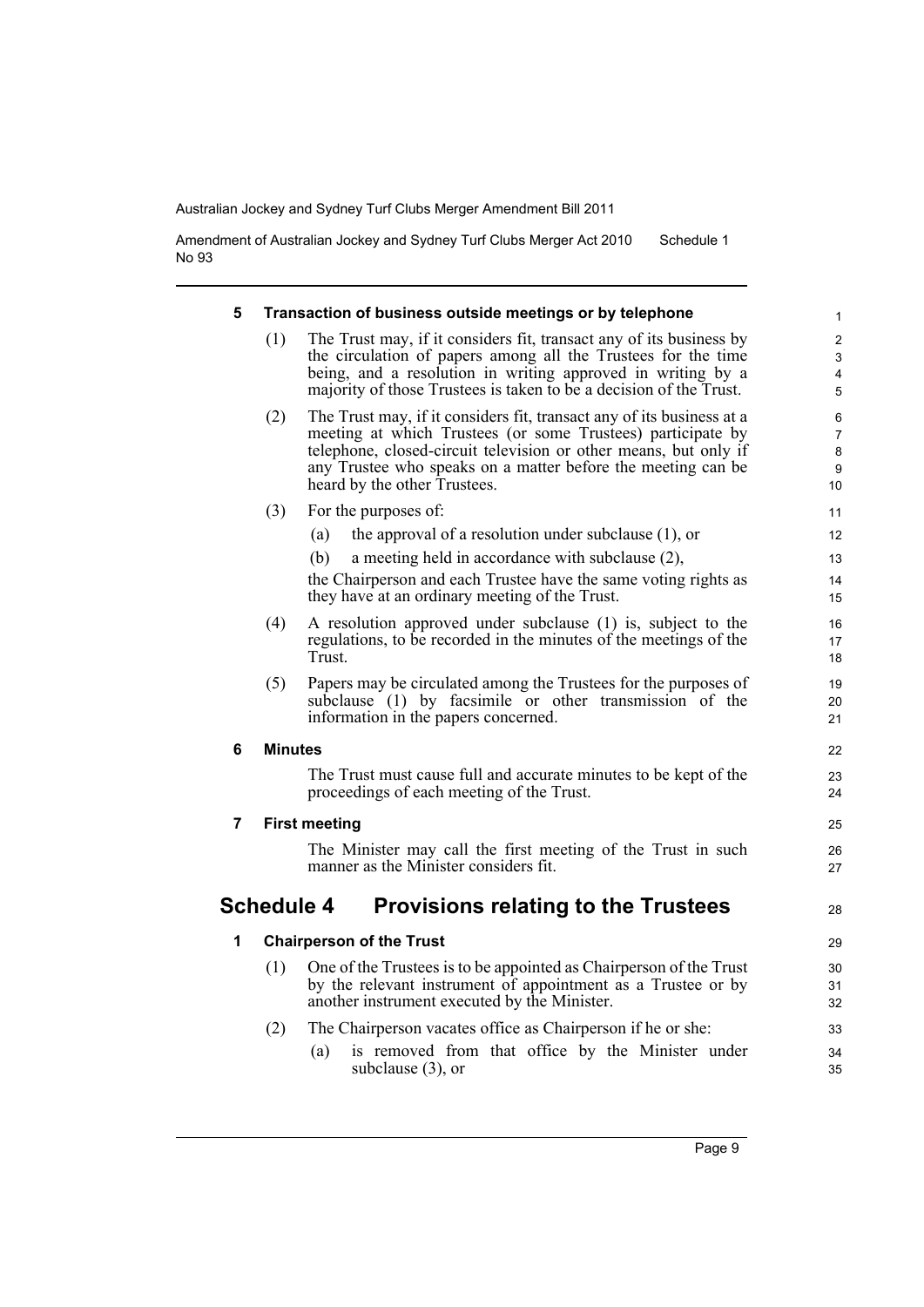Schedule 1 Amendment of Australian Jockey and Sydney Turf Clubs Merger Act 2010 No 93

|              |     | (b)<br>resigns that office by instrument in writing addressed to<br>the Minister, or                                                                                                                                                                                                     | 1<br>2                         |
|--------------|-----|------------------------------------------------------------------------------------------------------------------------------------------------------------------------------------------------------------------------------------------------------------------------------------------|--------------------------------|
|              |     | ceases to be a Trustee.<br>(c)                                                                                                                                                                                                                                                           | 3                              |
|              | (3) | The Minister may remove a Trustee from the office of<br>Chairperson at any time for any or no reason and without notice.                                                                                                                                                                 | 4<br>5                         |
| $\mathbf{2}$ |     | <b>Acting Trustees and acting Chairperson</b>                                                                                                                                                                                                                                            | 6                              |
|              | (1) | The Minister may, from time to time, appoint a person to act in<br>the office of a Trustee during the illness or absence of the Trustee,<br>and the person, while so acting, has and may exercise all the<br>functions of the Trustee and is taken to be a Trustee.                      | $\overline{7}$<br>8<br>9<br>10 |
|              | (2) | The Minister may, from time to time, appoint a Trustee to act in<br>the office of Chairperson during the illness or absence of the<br>Chairperson, and the Trustee, while so acting, has and may<br>exercise all the functions of the Chairperson and is taken to be the<br>Chairperson. | 11<br>12<br>13<br>14<br>15     |
|              | (3) | The Minister may remove any person from any office to which<br>the person was appointed under this clause at any time for any or<br>no reason and without notice.                                                                                                                        | 16<br>17<br>18                 |
|              | (4) | For the purposes of this clause, a vacancy in the office of Trustee<br>or Chairperson is taken to be an absence from office of the<br>Trustee or Chairperson, as the case may be.                                                                                                        | 19<br>20<br>21                 |
| 3            |     | <b>Term of office</b>                                                                                                                                                                                                                                                                    | 22                             |
|              | (1) | Subject to this Schedule, a Trustee holds office for such period as<br>may be specified in the instrument of appointment of the Trustee,<br>but is eligible (if otherwise qualified) for reappointment.                                                                                  | 23<br>24<br>25                 |
|              | (2) | The period specified in the instrument of appointment of a<br>Trustee during which the Trustee is to hold office may not<br>exceed:                                                                                                                                                      | 26<br>27<br>28                 |
|              |     | (a)<br>in the case of a Trustee who is also appointed as<br>the Chairperson on his or her appointment as a Trustee—<br>5 years, or                                                                                                                                                       | 29<br>30<br>31                 |
|              |     | in any other case—4 years.<br>(b)                                                                                                                                                                                                                                                        | 32                             |
|              | (3) | A Trustee may not hold office as such for a term (taking into<br>account any reappointments) that exceeds 8 years in total.                                                                                                                                                              | 33<br>34                       |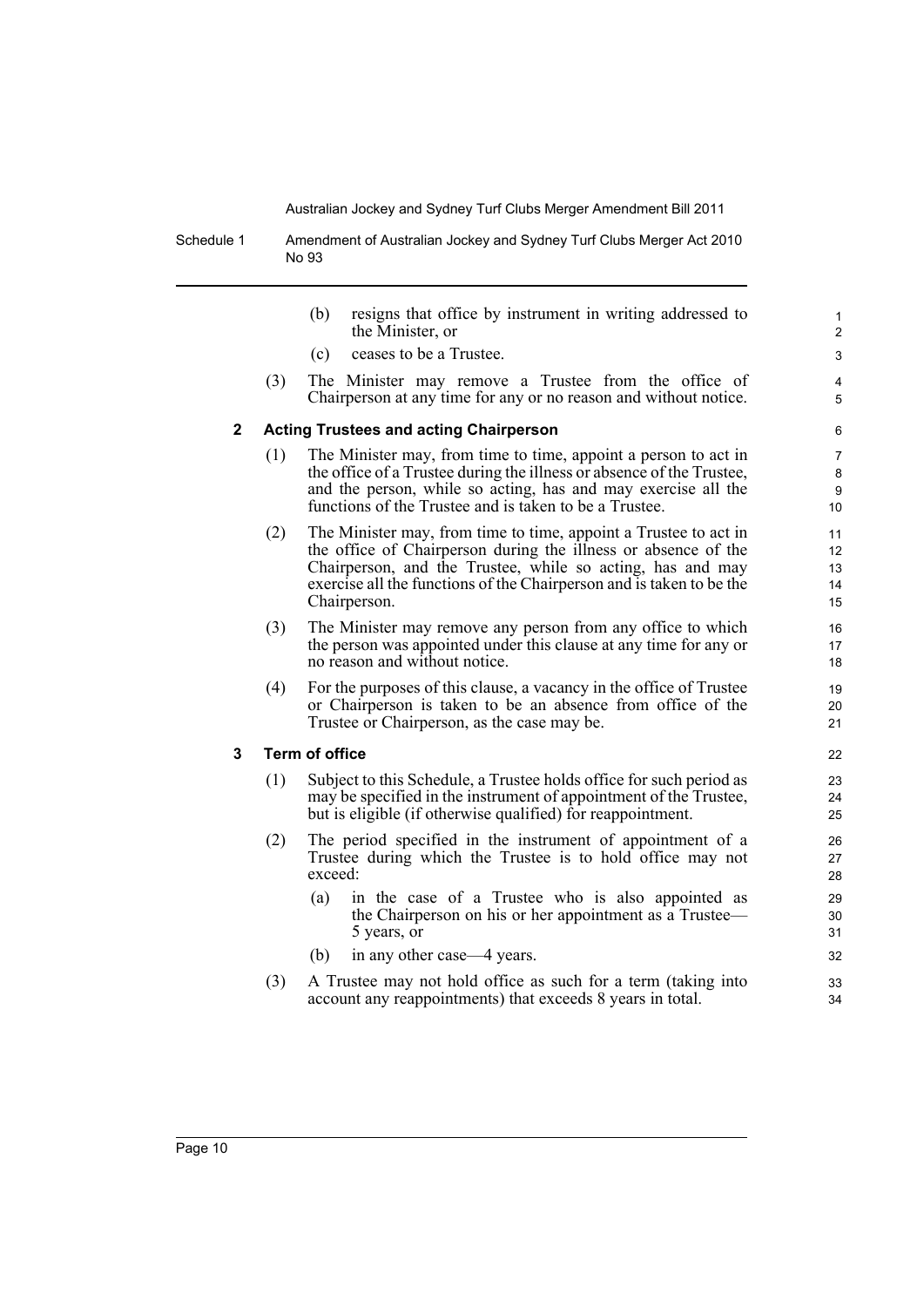Amendment of Australian Jockey and Sydney Turf Clubs Merger Act 2010 No 93 Schedule 1

#### **4 Casual vacancies**

|     |     |                                                                                                                                                                                                                                                                                        | $\mathbf{1}$                                                                                                                                                                                                                                                                                                                                                                                                |
|-----|-----|----------------------------------------------------------------------------------------------------------------------------------------------------------------------------------------------------------------------------------------------------------------------------------------|-------------------------------------------------------------------------------------------------------------------------------------------------------------------------------------------------------------------------------------------------------------------------------------------------------------------------------------------------------------------------------------------------------------|
| (1) |     |                                                                                                                                                                                                                                                                                        | $\overline{c}$                                                                                                                                                                                                                                                                                                                                                                                              |
|     | (a) | dies, or                                                                                                                                                                                                                                                                               | $\mathsf 3$                                                                                                                                                                                                                                                                                                                                                                                                 |
|     | (b) | completes a term of office and is not reappointed, or                                                                                                                                                                                                                                  | $\overline{\mathbf{4}}$                                                                                                                                                                                                                                                                                                                                                                                     |
|     | (c) | resigns the office by instrument in writing addressed to the<br>Minister, or                                                                                                                                                                                                           | 5<br>$6\phantom{1}6$                                                                                                                                                                                                                                                                                                                                                                                        |
|     | (d) | is removed from office by the Minister under this clause,<br>$\alpha$                                                                                                                                                                                                                  | $\overline{7}$<br>8                                                                                                                                                                                                                                                                                                                                                                                         |
|     | (e) | is absent from 3 consecutive meetings of the Trust of<br>which reasonable notice has been given to the Trustee<br>personally or by post, except on leave granted by the<br>Minister or unless the Trustee is excused by the Minister<br>for having been absent from those meetings, or | $\boldsymbol{9}$<br>10<br>11<br>12<br>13                                                                                                                                                                                                                                                                                                                                                                    |
|     | (f) | becomes bankrupt, applies to take the benefit of any law<br>for the relief of bankrupt or insolvent debtors, compounds<br>with his or her creditors or makes an assignment of his or<br>her remuneration for their benefit, or                                                         | 14<br>15<br>16<br>17                                                                                                                                                                                                                                                                                                                                                                                        |
|     | (g) | becomes a mentally incapacitated person, or                                                                                                                                                                                                                                            | 18                                                                                                                                                                                                                                                                                                                                                                                                          |
|     | (h) | is convicted in New South Wales of an offence that is<br>punishable by imprisonment for 12 months or more or is<br>convicted elsewhere than in New South Wales of an<br>offence that, if committed in New South Wales, would be<br>an offence so punishable.                           | 19<br>20<br>21<br>22<br>23                                                                                                                                                                                                                                                                                                                                                                                  |
| (2) |     |                                                                                                                                                                                                                                                                                        | 24<br>25                                                                                                                                                                                                                                                                                                                                                                                                    |
|     |     |                                                                                                                                                                                                                                                                                        | 26                                                                                                                                                                                                                                                                                                                                                                                                          |
|     |     |                                                                                                                                                                                                                                                                                        | 27<br>28                                                                                                                                                                                                                                                                                                                                                                                                    |
|     |     |                                                                                                                                                                                                                                                                                        | 29                                                                                                                                                                                                                                                                                                                                                                                                          |
| (1) | If: |                                                                                                                                                                                                                                                                                        | 30                                                                                                                                                                                                                                                                                                                                                                                                          |
|     | (a) | a Trustee has a direct or indirect pecuniary interest in a<br>matter being considered or about to be considered at a<br>meeting of the Trust, and                                                                                                                                      | 31<br>32<br>33                                                                                                                                                                                                                                                                                                                                                                                              |
|     |     |                                                                                                                                                                                                                                                                                        | <b>Casual vacancies</b><br>The office of a Trustee becomes vacant if the Trustee:<br>The Minister may remove a Trustee from office at any time for<br>any or no reason and without notice.<br>Filling of vacancy in office of Trustee<br>If the office of any Trustee becomes vacant, a person is, subject<br>to this Act, to be appointed to fill the vacancy.<br><b>Disclosure of pecuniary interests</b> |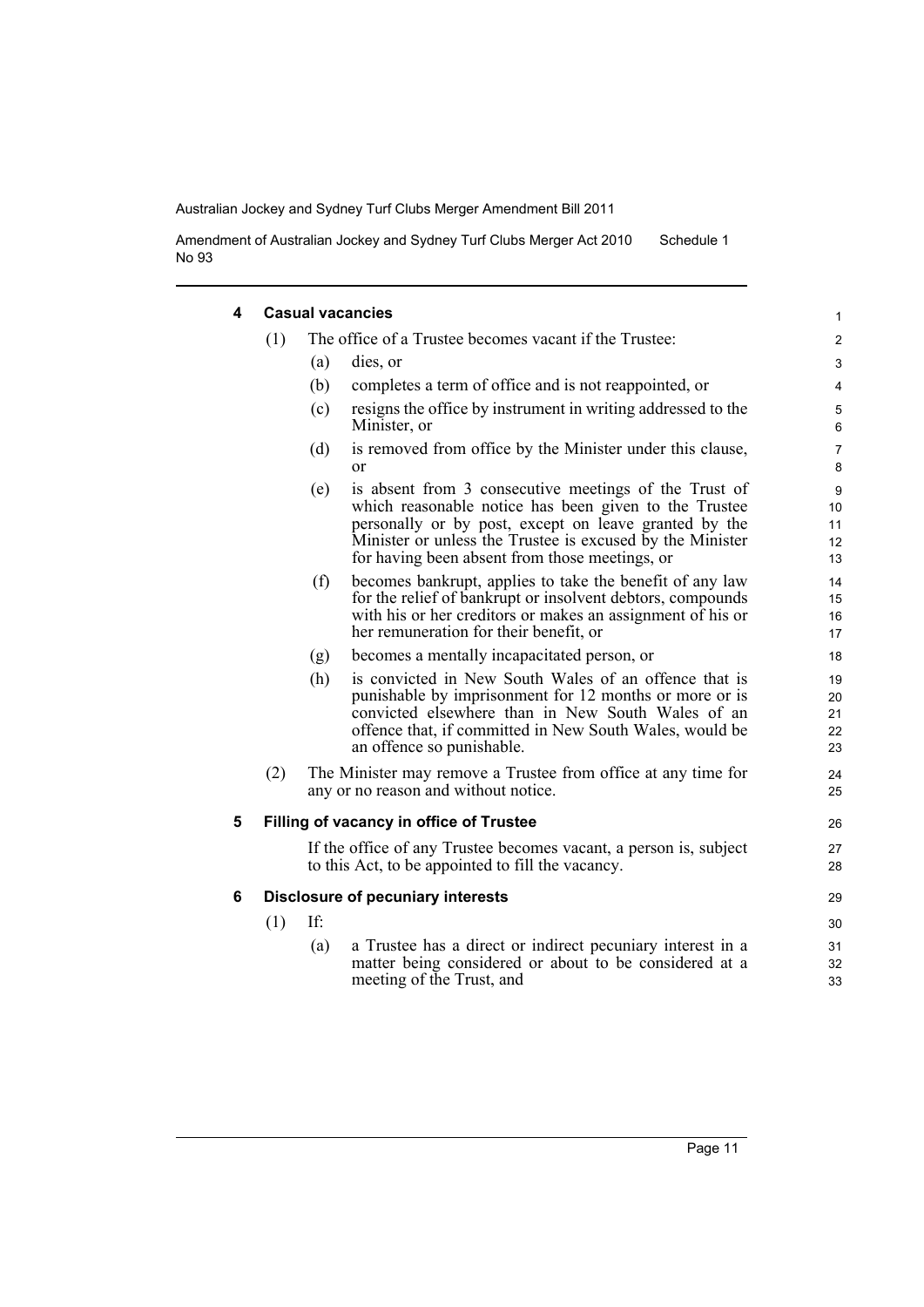Schedule 1 Amendment of Australian Jockey and Sydney Turf Clubs Merger Act 2010 No 93

|   |     | (b)        | the interest appears to raise a conflict with the proper<br>performance of the Trustee's duties in relation to the<br>consideration of the matter,                                                                                                       | 1<br>$\overline{2}$<br>3 |
|---|-----|------------|----------------------------------------------------------------------------------------------------------------------------------------------------------------------------------------------------------------------------------------------------------|--------------------------|
|   |     |            | the Trustee must, as soon as possible after the relevant facts have<br>come to the Trustee's knowledge, disclose the nature of the<br>interest at a meeting of the Trust.                                                                                | 4<br>5<br>6              |
|   | (2) | Trustee:   | A disclosure by a Trustee at a meeting of the Trust that the                                                                                                                                                                                             | 7<br>8                   |
|   |     | (a)        | is a member, or is in the employment, of a specified<br>company or other body, or                                                                                                                                                                        | 9<br>10                  |
|   |     | (b)        | is a partner, or is in the employment, of a specified person,<br>or                                                                                                                                                                                      | 11<br>12                 |
|   |     | (c)        | has some other specified interest relating to a specified<br>company or other body or to a specified person,                                                                                                                                             | 13<br>14                 |
|   |     |            | is a sufficient disclosure of the nature of the interest in any matter<br>relating to that company or other body or to that person that may<br>arise after the date of the disclosure and that is required to be<br>disclosed under subclause (1).       | 15<br>16<br>17<br>18     |
|   | (3) |            | Particulars of any disclosure made under this clause must be<br>recorded by the Trust in a book kept for the purpose and that book<br>must be open at all reasonable hours to inspection by any person<br>on payment of the fee determined by the Trust. | 19<br>20<br>21<br>22     |
|   | (4) |            | After a Trustee has disclosed the nature of an interest in any<br>matter, the Trustee must not, unless the Minister otherwise<br>determines:                                                                                                             | 23<br>24<br>25           |
|   |     | (a)        | be present during any deliberation of the Trust with respect<br>to the matter, or                                                                                                                                                                        | 26<br>27                 |
|   |     | (b)        | take part in any decision of the Trust with respect to the<br>matter.                                                                                                                                                                                    | 28<br>29                 |
|   | (5) | the Trust. | A contravention of this clause does not invalidate any decision of                                                                                                                                                                                       | 30<br>31                 |
|   | (6) |            | A reference in this clause to a meeting of the Trust includes a<br>reference to a meeting of a committee of the Trust.                                                                                                                                   | 32<br>33                 |
| 7 |     |            | <b>Effect of certain other Acts</b>                                                                                                                                                                                                                      | 34                       |
|   | (1) | Trustee.   | Chapter 2 of the Public Sector Employment and Management Act<br>$200\overline{2}$ does not apply to or in respect of the appointment of a                                                                                                                | 35<br>36<br>37           |
|   |     |            |                                                                                                                                                                                                                                                          |                          |